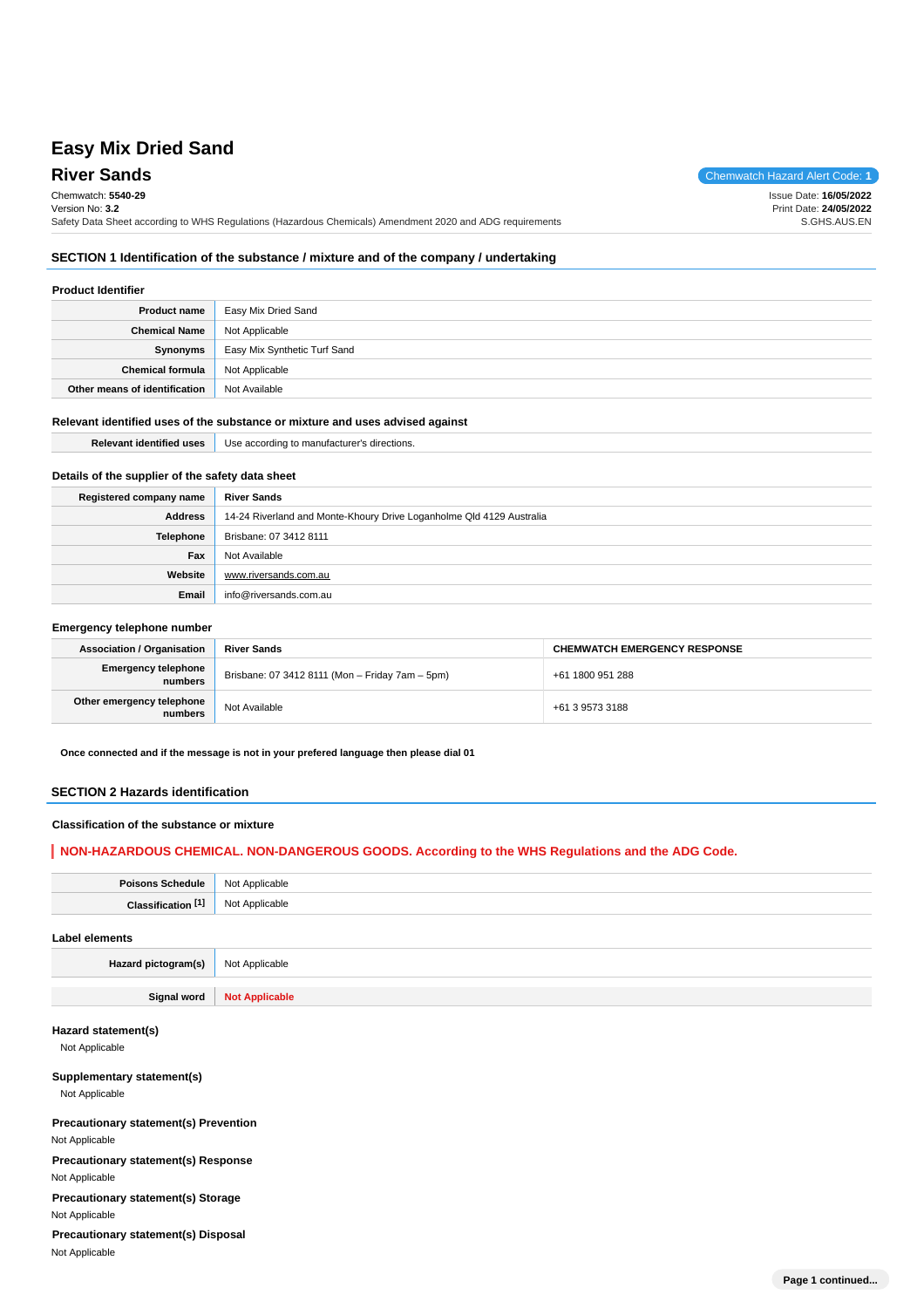Not Applicable

### **SECTION 3 Composition / information on ingredients**

#### **Substances**

See section below for composition of Mixtures

#### **Mixtures**

| <b>CAS No</b> | %[weight]                                                                                                                                                                                      | Name                  |
|---------------|------------------------------------------------------------------------------------------------------------------------------------------------------------------------------------------------|-----------------------|
| Not Available | >60                                                                                                                                                                                            | Washed and Dried Sand |
| Legend:       | 1. Classified by Chemwatch; 2. Classification drawn from HCIS; 3. Classification drawn from Regulation (EU) No 1272/2008 - Annex VI; 4.<br>Classification drawn from C&L * EU IOELVs available |                       |

#### **SECTION 4 First aid measures**

## **Description of first aid measures**

| <b>Eye Contact</b>  | If this product comes in contact with the eyes:<br>▶ Wash out immediately with fresh running water.<br>Ensure complete irrigation of the eye by keeping eyelids apart and away from eye and moving the eyelids by occasionally lifting the upper<br>and lower lids.<br>Seek medical attention without delay; if pain persists or recurs seek medical attention.<br>Removal of contact lenses after an eye injury should only be undertaken by skilled personnel.                                |
|---------------------|-------------------------------------------------------------------------------------------------------------------------------------------------------------------------------------------------------------------------------------------------------------------------------------------------------------------------------------------------------------------------------------------------------------------------------------------------------------------------------------------------|
| <b>Skin Contact</b> | If skin or hair contact occurs:<br>Flush skin and hair with running water (and soap if available).<br>Seek medical attention in event of irritation.                                                                                                                                                                                                                                                                                                                                            |
| Inhalation          | If fumes or combustion products are inhaled remove from contaminated area.<br>Lay patient down. Keep warm and rested.<br>Prostheses such as false teeth, which may block airway, should be removed, where possible, prior to initiating first aid procedures.<br>Apply artificial respiration if not breathing, preferably with a demand valve resuscitator, bag-valve mask device, or pocket mask as trained.<br>Perform CPR if necessary.<br>Transport to hospital, or doctor, without delay. |
| Ingestion           | Immediately give a glass of water.<br>First aid is not generally required. If in doubt, contact a Poisons Information Centre or a doctor.                                                                                                                                                                                                                                                                                                                                                       |

#### **Indication of any immediate medical attention and special treatment needed**

Treat symptomatically.

## **SECTION 5 Firefighting measures**

#### **Extinguishing media**

- There is no restriction on the type of extinguisher which may be used.
- Use extinguishing media suitable for surrounding area.

#### **Special hazards arising from the substrate or mixture**

| <b>Fire Incompatibility</b>    | None known.                                                                                                                                                                                                                                                                                                                                                                                                                                                                                                                                          |  |
|--------------------------------|------------------------------------------------------------------------------------------------------------------------------------------------------------------------------------------------------------------------------------------------------------------------------------------------------------------------------------------------------------------------------------------------------------------------------------------------------------------------------------------------------------------------------------------------------|--|
| <b>Advice for firefighters</b> |                                                                                                                                                                                                                                                                                                                                                                                                                                                                                                                                                      |  |
| <b>Fire Fighting</b>           | Alert Fire Brigade and tell them location and nature of hazard.<br>► Wear breathing apparatus plus protective gloves in the event of a fire.<br>Prevent, by any means available, spillage from entering drains or water courses.<br>Use fire fighting procedures suitable for surrounding area.<br>DO NOT approach containers suspected to be hot.<br>Cool fire exposed containers with water spray from a protected location.<br>If safe to do so, remove containers from path of fire.<br>Equipment should be thoroughly decontaminated after use. |  |
|                                | • Non combustible.                                                                                                                                                                                                                                                                                                                                                                                                                                                                                                                                   |  |

| <b>Fire/Explosion Hazard</b> | Non combustible.<br>▶ Not considered a significant fire risk, however containers may burn.<br>Decomposition may produce toxic fumes of:<br>silicon dioxide (SiO2) |
|------------------------------|-------------------------------------------------------------------------------------------------------------------------------------------------------------------|
| <b>HAZCHEM</b>               | Not Applicable                                                                                                                                                    |

#### **SECTION 6 Accidental release measures**

### **Personal precautions, protective equipment and emergency procedures**

See section 8

#### **Environmental precautions**

See section 12

#### **Methods and material for containment and cleaning up**

| <b>Minor Spills</b> | • Clean up waste regularly and abnormal spills immediately.<br>Avoid breathing dust and contact with skin and eyes.<br>Wear protective clothing, gloves, safety glasses and dust respirator. |
|---------------------|----------------------------------------------------------------------------------------------------------------------------------------------------------------------------------------------|
|---------------------|----------------------------------------------------------------------------------------------------------------------------------------------------------------------------------------------|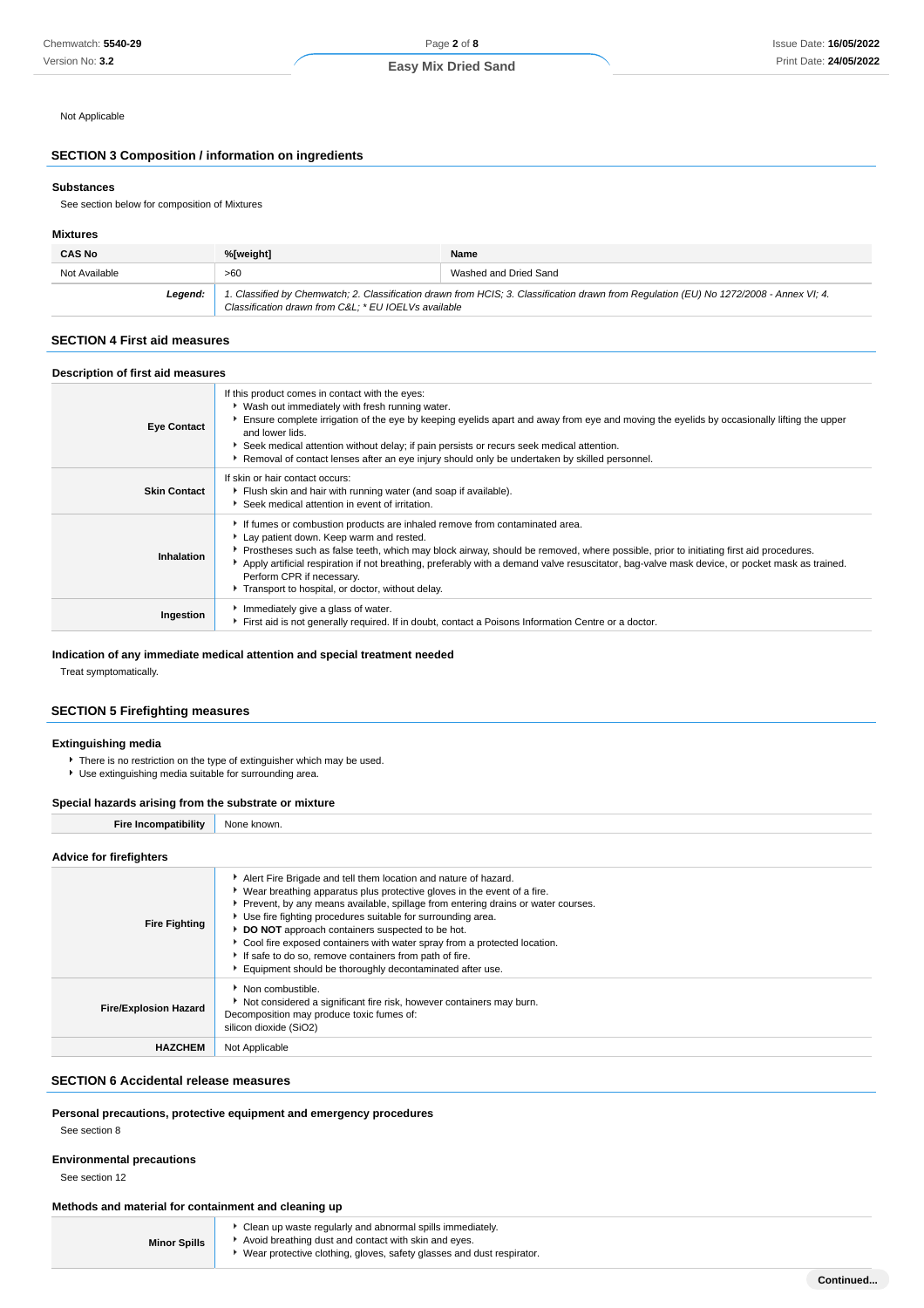|                     | Use dry clean up procedures and avoid generating dust.<br>▶ Vacuum up or sweep up. NOTE: Vacuum cleaner must be fitted with an exhaust micro filter (HEPA type) (consider explosion-proof machines<br>designed to be grounded during storage and use).<br>Dampen with water to prevent dusting before sweeping.<br>Place in suitable containers for disposal.                                                                                                                                                                                                                                                                                                                                                                                                                                                                                                                                                                                               |
|---------------------|-------------------------------------------------------------------------------------------------------------------------------------------------------------------------------------------------------------------------------------------------------------------------------------------------------------------------------------------------------------------------------------------------------------------------------------------------------------------------------------------------------------------------------------------------------------------------------------------------------------------------------------------------------------------------------------------------------------------------------------------------------------------------------------------------------------------------------------------------------------------------------------------------------------------------------------------------------------|
| <b>Major Spills</b> | Clear area of personnel and move upwind.<br>Alert Fire Brigade and tell them location and nature of hazard.<br>▶ Wear full body protective clothing with breathing apparatus.<br>Prevent, by all means available, spillage from entering drains or water courses.<br>• Consider evacuation (or protect in place).<br>No smoking, naked lights or ignition sources.<br>Increase ventilation.<br>Stop leak if safe to do so.<br>▶ Water spray or fog may be used to disperse / absorb vapour.<br>Contain or absorb spill with sand, earth or vermiculite.<br>• Collect recoverable product into labelled containers for recycling.<br>Collect solid residues and seal in labelled drums for disposal.<br>▶ Wash area and prevent runoff into drains.<br>After clean up operations, decontaminate and launder all protective clothing and equipment before storing and re-using.<br>If contamination of drains or waterways occurs, advise emergency services. |

Personal Protective Equipment advice is contained in Section 8 of the SDS.

## **SECTION 7 Handling and storage**

#### **Precautions for safe handling**

| Safe handling     | Avoid all personal contact, including inhalation.<br>▶ Wear protective clothing when risk of exposure occurs.<br>Use in a well-ventilated area.<br>Prevent concentration in hollows and sumps.<br>DO NOT enter confined spaces until atmosphere has been checked.<br>DO NOT allow material to contact humans, exposed food or food utensils.<br>Avoid contact with incompatible materials.<br>V When handling, DO NOT eat, drink or smoke.<br>Keep containers securely sealed when not in use.<br>Avoid physical damage to containers.<br>Always wash hands with soap and water after handling.<br>▶ Work clothes should be laundered separately. Launder contaminated clothing before re-use.<br>▶ Use good occupational work practice.<br>• Observe manufacturer's storage and handling recommendations contained within this SDS.<br>Atmosphere should be regularly checked against established exposure standards to ensure safe working conditions are maintained. |
|-------------------|-------------------------------------------------------------------------------------------------------------------------------------------------------------------------------------------------------------------------------------------------------------------------------------------------------------------------------------------------------------------------------------------------------------------------------------------------------------------------------------------------------------------------------------------------------------------------------------------------------------------------------------------------------------------------------------------------------------------------------------------------------------------------------------------------------------------------------------------------------------------------------------------------------------------------------------------------------------------------|
| Other information | Store in original containers.<br>Keep containers securely sealed.<br>Store in a cool, dry area protected from environmental extremes.<br>Store away from incompatible materials and foodstuff containers.<br>Protect containers against physical damage and check regularly for leaks.<br>• Observe manufacturer's storage and handling recommendations contained within this SDS.<br>For major quantities:<br>▶ Consider storage in bunded areas - ensure storage areas are isolated from sources of community water (including stormwater, ground water,<br>lakes and streams}.<br>Ensure that accidental discharge to air or water is the subject of a contingency disaster management plan; this may require consultation with<br>local authorities.                                                                                                                                                                                                                |

#### **Conditions for safe storage, including any incompatibilities**

| . .                            |                                                                                                                                                                                                |
|--------------------------------|------------------------------------------------------------------------------------------------------------------------------------------------------------------------------------------------|
| Suitable container             | Lined metal can, lined metal pail/ can.<br>▶ Plastic pail.<br>▶ Polyliner drum.<br>Packing as recommended by manufacturer.<br>▶ Check all containers are clearly labelled and free from leaks. |
| <b>Storage incompatibility</b> | None known                                                                                                                                                                                     |

### **SECTION 8 Exposure controls / personal protection**

## **Control parameters Occupational Exposure Limits (OEL) INGREDIENT DATA** I Not Available **Emergency Limits Ingredient TEEL-1 TEEL-2 TEEL-3** Easy Mix Dried Sand Not Available Not Available Not Available Not Available Not Available Not Available **Ingredient Criginal IDLH Revised IDLH** Easy Mix Dried Sand **Not Available** Not Available Not Available Not Available Not Available Not Available Not Available

**Exposure controls**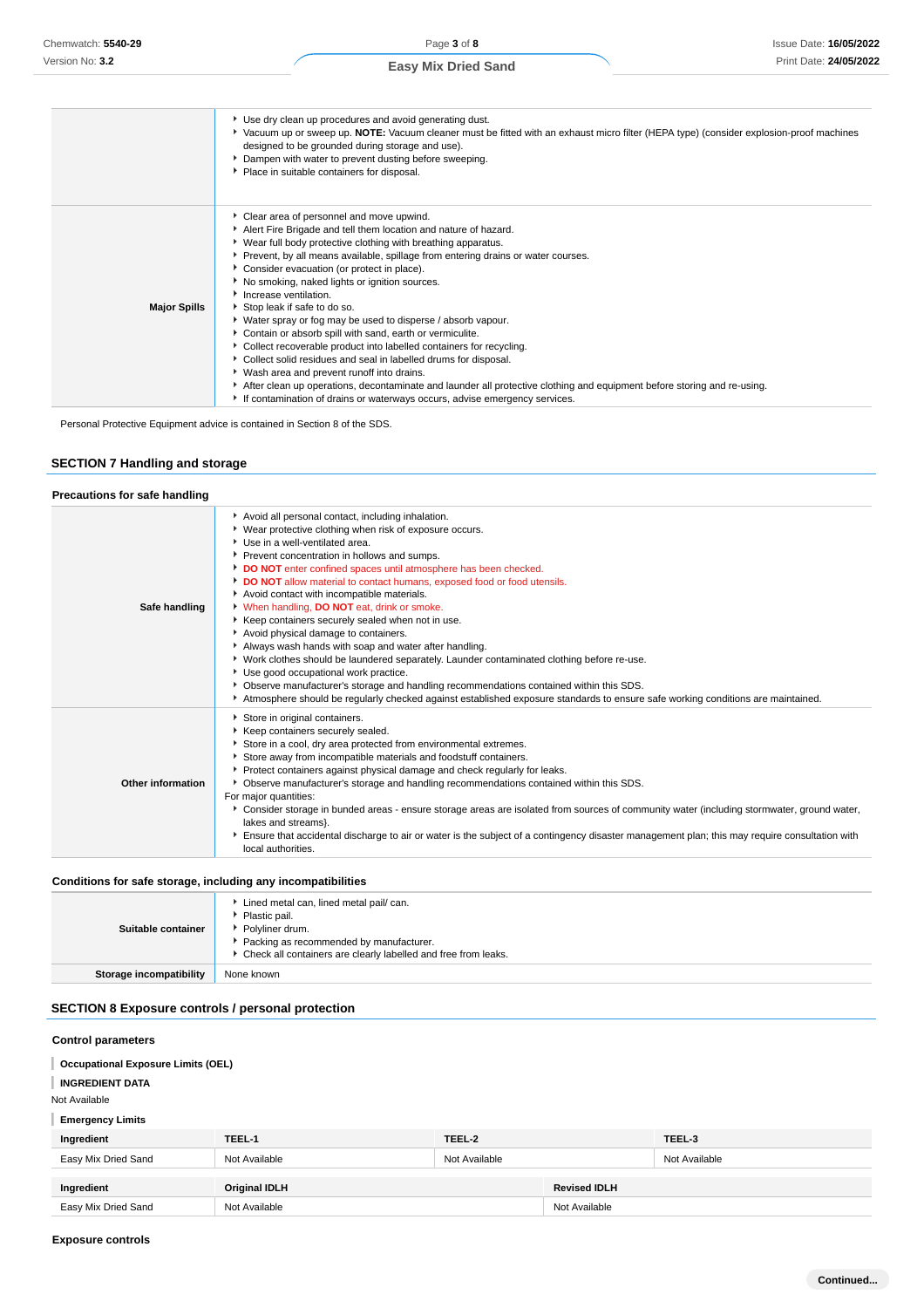| Appropriate engineering<br>controls |                                                                                                                                                                                                                                                                                                                                                                                                                                                                                                                                                                                                                                                                                                                                                                                                                                                                                                                                                                                                                                                                                                                                                                                                                                                                                                                                                                                                                                                                                                                                                                                                                                                                                                                                                                                                                                                                                                                                                                                                                                                                                                                                                                                                                                                                                                                                                                                                                                                                                                                                                                                                                                                                                                                                                                                                                                                                                                                                                                                                                                                                                                                                                                                                                                                                                                                                                                                                                                                                                                                                                                                                                                                                                                                                                                                                                                                         |
|-------------------------------------|---------------------------------------------------------------------------------------------------------------------------------------------------------------------------------------------------------------------------------------------------------------------------------------------------------------------------------------------------------------------------------------------------------------------------------------------------------------------------------------------------------------------------------------------------------------------------------------------------------------------------------------------------------------------------------------------------------------------------------------------------------------------------------------------------------------------------------------------------------------------------------------------------------------------------------------------------------------------------------------------------------------------------------------------------------------------------------------------------------------------------------------------------------------------------------------------------------------------------------------------------------------------------------------------------------------------------------------------------------------------------------------------------------------------------------------------------------------------------------------------------------------------------------------------------------------------------------------------------------------------------------------------------------------------------------------------------------------------------------------------------------------------------------------------------------------------------------------------------------------------------------------------------------------------------------------------------------------------------------------------------------------------------------------------------------------------------------------------------------------------------------------------------------------------------------------------------------------------------------------------------------------------------------------------------------------------------------------------------------------------------------------------------------------------------------------------------------------------------------------------------------------------------------------------------------------------------------------------------------------------------------------------------------------------------------------------------------------------------------------------------------------------------------------------------------------------------------------------------------------------------------------------------------------------------------------------------------------------------------------------------------------------------------------------------------------------------------------------------------------------------------------------------------------------------------------------------------------------------------------------------------------------------------------------------------------------------------------------------------------------------------------------------------------------------------------------------------------------------------------------------------------------------------------------------------------------------------------------------------------------------------------------------------------------------------------------------------------------------------------------------------------------------------------------------------------------------------------------------------|
| <b>Personal protection</b>          |                                                                                                                                                                                                                                                                                                                                                                                                                                                                                                                                                                                                                                                                                                                                                                                                                                                                                                                                                                                                                                                                                                                                                                                                                                                                                                                                                                                                                                                                                                                                                                                                                                                                                                                                                                                                                                                                                                                                                                                                                                                                                                                                                                                                                                                                                                                                                                                                                                                                                                                                                                                                                                                                                                                                                                                                                                                                                                                                                                                                                                                                                                                                                                                                                                                                                                                                                                                                                                                                                                                                                                                                                                                                                                                                                                                                                                                         |
| Eye and face protection             | Safety glasses with side shields.<br>Chemical goggles.<br>▶ Contact lenses may pose a special hazard; soft contact lenses may absorb and concentrate irritants. A written policy document, describing<br>the wearing of lenses or restrictions on use, should be created for each workplace or task. This should include a review of lens absorption<br>and adsorption for the class of chemicals in use and an account of injury experience. Medical and first-aid personnel should be trained in<br>their removal and suitable equipment should be readily available. In the event of chemical exposure, begin eye irrigation immediately and<br>remove contact lens as soon as practicable. Lens should be removed at the first signs of eye redness or irritation - lens should be removed in<br>a clean environment only after workers have washed hands thoroughly. [CDC NIOSH Current Intelligence Bulletin 59], [AS/NZS 1336 or<br>national equivalent]                                                                                                                                                                                                                                                                                                                                                                                                                                                                                                                                                                                                                                                                                                                                                                                                                                                                                                                                                                                                                                                                                                                                                                                                                                                                                                                                                                                                                                                                                                                                                                                                                                                                                                                                                                                                                                                                                                                                                                                                                                                                                                                                                                                                                                                                                                                                                                                                                                                                                                                                                                                                                                                                                                                                                                                                                                                                                         |
| <b>Skin protection</b>              | See Hand protection below                                                                                                                                                                                                                                                                                                                                                                                                                                                                                                                                                                                                                                                                                                                                                                                                                                                                                                                                                                                                                                                                                                                                                                                                                                                                                                                                                                                                                                                                                                                                                                                                                                                                                                                                                                                                                                                                                                                                                                                                                                                                                                                                                                                                                                                                                                                                                                                                                                                                                                                                                                                                                                                                                                                                                                                                                                                                                                                                                                                                                                                                                                                                                                                                                                                                                                                                                                                                                                                                                                                                                                                                                                                                                                                                                                                                                               |
| <b>Hands/feet protection</b>        | The selection of suitable gloves does not only depend on the material, but also on further marks of quality which vary from manufacturer to<br>manufacturer. Where the chemical is a preparation of several substances, the resistance of the glove material can not be calculated in advance<br>and has therefore to be checked prior to the application.<br>The exact break through time for substances has to be obtained from the manufacturer of the protective gloves and has to be observed when<br>making a final choice.<br>Personal hygiene is a key element of effective hand care. Gloves must only be worn on clean hands. After using gloves, hands should be<br>washed and dried thoroughly. Application of a non-perfumed moisturiser is recommended.<br>Suitability and durability of glove type is dependent on usage. Important factors in the selection of gloves include:<br>frequency and duration of contact,<br>· chemical resistance of glove material,<br>· glove thickness and<br>· dexterity<br>Select gloves tested to a relevant standard (e.g. Europe EN 374, US F739, AS/NZS 2161.1 or national equivalent).<br>When prolonged or frequently repeated contact may occur, a glove with a protection class of 5 or higher (breakthrough time greater than 240<br>minutes according to EN 374, AS/NZS 2161.10.1 or national equivalent) is recommended.<br>· When only brief contact is expected, a glove with a protection class of 3 or higher (breakthrough time greater than 60 minutes according to EN<br>374, AS/NZS 2161.10.1 or national equivalent) is recommended.<br>. Some glove polymer types are less affected by movement and this should be taken into account when considering gloves for long-term use.<br>Contaminated gloves should be replaced.<br>As defined in ASTM F-739-96 in any application, gloves are rated as:<br>- Excellent when breakthrough time > 480 min<br>Good when breakthrough time > 20 min<br>· Fair when breakthrough time < 20 min<br>· Poor when glove material degrades<br>For general applications, gloves with a thickness typically greater than 0.35 mm, are recommended.<br>It should be emphasised that glove thickness is not necessarily a good predictor of glove resistance to a specific chemical, as the permeation<br>efficiency of the glove will be dependent on the exact composition of the glove material. Therefore, glove selection should also be based on<br>consideration of the task requirements and knowledge of breakthrough times.<br>Glove thickness may also vary depending on the glove manufacturer, the glove type and the glove model. Therefore, the manufacturers technical<br>data should always be taken into account to ensure selection of the most appropriate glove for the task.<br>Note: Depending on the activity being conducted, gloves of varying thickness may be required for specific tasks. For example:<br>· Thinner gloves (down to 0.1 mm or less) may be required where a high degree of manual dexterity is needed. However, these gloves are only<br>likely to give short duration protection and would normally be just for single use applications, then disposed of.<br>Thicker gloves (up to 3 mm or more) may be required where there is a mechanical (as well as a chemical) risk i.e. where there is abrasion or<br>puncture potential<br>Gloves must only be worn on clean hands. After using gloves, hands should be washed and dried thoroughly. Application of a non-perfumed<br>moisturiser is recommended.<br>Experience indicates that the following polymers are suitable as glove materials for protection against undissolved, dry solids, where abrasive<br>particles are not present.<br>• polychloroprene.<br>nitrile rubber.<br>butyl rubber.<br>▶ fluorocaoutchouc.<br>• polyvinyl chloride. |
|                                     | Gloves should be examined for wear and/ or degradation constantly.                                                                                                                                                                                                                                                                                                                                                                                                                                                                                                                                                                                                                                                                                                                                                                                                                                                                                                                                                                                                                                                                                                                                                                                                                                                                                                                                                                                                                                                                                                                                                                                                                                                                                                                                                                                                                                                                                                                                                                                                                                                                                                                                                                                                                                                                                                                                                                                                                                                                                                                                                                                                                                                                                                                                                                                                                                                                                                                                                                                                                                                                                                                                                                                                                                                                                                                                                                                                                                                                                                                                                                                                                                                                                                                                                                                      |
| <b>Body protection</b>              | See Other protection below                                                                                                                                                                                                                                                                                                                                                                                                                                                                                                                                                                                                                                                                                                                                                                                                                                                                                                                                                                                                                                                                                                                                                                                                                                                                                                                                                                                                                                                                                                                                                                                                                                                                                                                                                                                                                                                                                                                                                                                                                                                                                                                                                                                                                                                                                                                                                                                                                                                                                                                                                                                                                                                                                                                                                                                                                                                                                                                                                                                                                                                                                                                                                                                                                                                                                                                                                                                                                                                                                                                                                                                                                                                                                                                                                                                                                              |
| Other protection                    | • Overalls.<br>P.V.C apron.<br>Barrier cream.<br>Skin cleansing cream.<br>▶ Eye wash unit.                                                                                                                                                                                                                                                                                                                                                                                                                                                                                                                                                                                                                                                                                                                                                                                                                                                                                                                                                                                                                                                                                                                                                                                                                                                                                                                                                                                                                                                                                                                                                                                                                                                                                                                                                                                                                                                                                                                                                                                                                                                                                                                                                                                                                                                                                                                                                                                                                                                                                                                                                                                                                                                                                                                                                                                                                                                                                                                                                                                                                                                                                                                                                                                                                                                                                                                                                                                                                                                                                                                                                                                                                                                                                                                                                              |

### **Respiratory protection**

Particulate. (AS/NZS 1716 & 1715, EN 143:2000 & 149:001, ANSI Z88 or national equivalent)

| <b>Required Minimum Protection Factor</b> | <b>Half-Face Respirator</b> | <b>Full-Face Respirator</b> | <b>Powered Air Respirator</b> |
|-------------------------------------------|-----------------------------|-----------------------------|-------------------------------|
| up to 10 x ES                             | P <sub>1</sub><br>Air-line* | <br>                        | PAPR-P1                       |
| up to $50 \times ES$                      | Air-line**                  | P <sub>2</sub>              | PAPR-P2                       |
| up to $100 \times ES$                     |                             | P <sub>3</sub>              |                               |
|                                           |                             | Air-line*                   |                               |
| $100 + x ES$                              |                             | Air-line**                  | PAPR-P3                       |

\* - Negative pressure demand \*\* - Continuous flow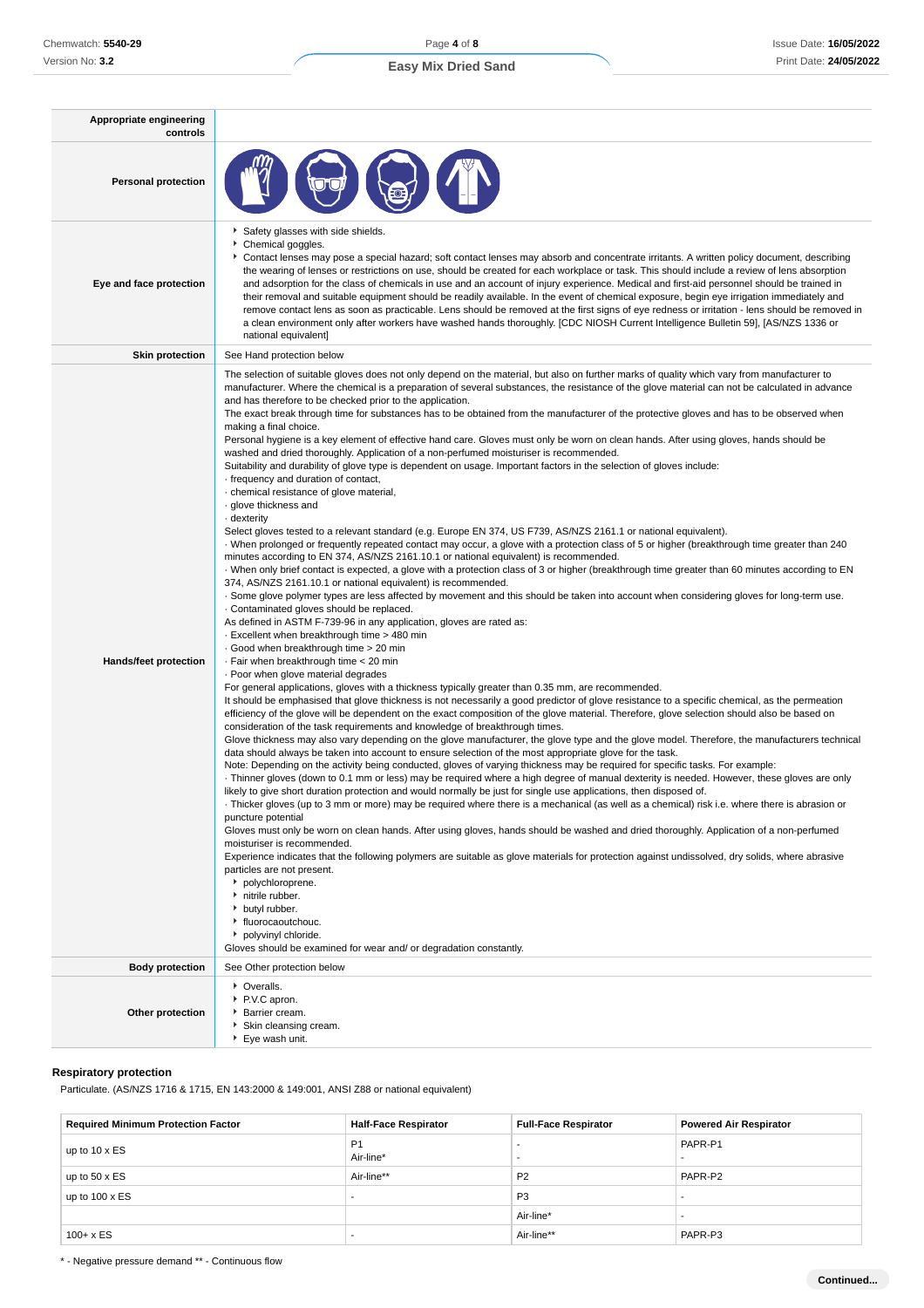#### **Easy Mix Dried Sand**

A(All classes) = Organic vapours, B AUS or B1 = Acid gasses, B2 = Acid gas or hydrogen cyanide(HCN), B3 = Acid gas or hydrogen cyanide(HCN), E = Sulfur dioxide(SO2), G = Agricultural chemicals, K = Ammonia(NH3), Hg = Mercury, NO = Oxides of nitrogen, MB = Methyl bromide, AX = Low boiling point organic compounds(below 65 degC)

· Respirators may be necessary when engineering and administrative controls do not adequately prevent exposures.

· The decision to use respiratory protection should be based on professional judgment that takes into account toxicity information, exposure measurement data, and frequency and likelihood of the worker's exposure - ensure users are not subject to high thermal loads which may result in heat stress or distress due to personal protective equipment (powered, positive flow, full face apparatus may be an option).

· Published occupational exposure limits, where they exist, will assist in determining the adequacy of the selected respiratory protection. These may be government mandated or vendor recommended.

· Certified respirators will be useful for protecting workers from inhalation of particulates when properly selected and fit tested as part of a complete respiratory protection program. · Where protection from nuisance levels of dusts are desired, use type N95 (US) or type P1 (EN143) dust masks. Use respirators and components tested and approved under

appropriate government standards such as NIOSH (US) or CEN (EU) · Use approved positive flow mask if significant quantities of dust becomes airborne.

· Try to avoid creating dust conditions.

Where significant concentrations of the material are likely to enter the breathing zone, a Class P3 respirator may be required.

Class P3 particulate filters are used for protection against highly toxic or highly irritant particulates.

Filtration rate: Filters at least 99.95% of airborne particles

Suitable for:

· Relatively small particles generated by mechanical processes eg. grinding, cutting, sanding, drilling, sawing.

· Sub-micron thermally generated particles e.g. welding fumes, fertilizer and bushfire smoke.

· Biologically active airborne particles under specified infection control applications e.g. viruses, bacteria, COVID-19, SARS

· Highly toxic particles e.g. Organophosphate Insecticides, Radionuclides, Asbestos

Note: P3 Rating can only be achieved when used with a Full Face Respirator or Powered Air-Purifying Respirator (PAPR). If used with any other respirator, it will only provide filtration protection up to a P2 rating.

## **SECTION 9 Physical and chemical properties**

#### **Information on basic physical and chemical properties**

| Appearance                                      | Sand                 |                                            |                |
|-------------------------------------------------|----------------------|--------------------------------------------|----------------|
|                                                 |                      |                                            |                |
| <b>Physical state</b>                           | <b>Divided Solid</b> | Relative density (Water = 1)               | Not Available  |
| Odour                                           | Not Available        | Partition coefficient n-octanol<br>/ water | Not Available  |
| <b>Odour threshold</b>                          | Not Available        | Auto-ignition temperature (°C)             | Not Applicable |
| pH (as supplied)                                | Not Applicable       | <b>Decomposition temperature</b>           | Not Available  |
| Melting point / freezing point<br>(°C)          | Not Available        | Viscosity (cSt)                            | Not Applicable |
| Initial boiling point and boiling<br>range (°C) | Not Available        | Molecular weight (g/mol)                   | Not Applicable |
| Flash point (°C)                                | Not Applicable       | <b>Taste</b>                               | Not Available  |
| <b>Evaporation rate</b>                         | Not Applicable       | <b>Explosive properties</b>                | Not Available  |
| Flammability                                    | Not Applicable       | <b>Oxidising properties</b>                | Not Available  |
| Upper Explosive Limit (%)                       | Not Applicable       | Surface Tension (dyn/cm or<br>$mN/m$ )     | Not Applicable |
| Lower Explosive Limit (%)                       | Not Applicable       | <b>Volatile Component (%vol)</b>           | Not Available  |
| Vapour pressure (kPa)                           | Not Applicable       | Gas group                                  | Not Available  |
| Solubility in water                             | Partly miscible      | pH as a solution (Not<br>Available%)       | Not Applicable |
| Vapour density (Air = 1)                        | Not Applicable       | VOC g/L                                    | Not Available  |

#### **SECTION 10 Stability and reactivity**

| Reactivity                                 | See section 7                                                             |
|--------------------------------------------|---------------------------------------------------------------------------|
| <b>Chemical stability</b>                  | Product is considered stable and hazardous polymerisation will not occur. |
| Possibility of hazardous<br>reactions      | See section 7                                                             |
| <b>Conditions to avoid</b>                 | See section 7                                                             |
| Incompatible materials                     | See section 7                                                             |
| <b>Hazardous decomposition</b><br>products | See section 5                                                             |

#### **SECTION 11 Toxicological information**

#### **Information on toxicological effects**

| <b>Inhaled</b>      | The material can cause respiratory irritation in some persons. The body's response to such irritation can cause further lung damage.                                                                                                                                                                                                                                                                                                                                                                                                                                                                                                           |
|---------------------|------------------------------------------------------------------------------------------------------------------------------------------------------------------------------------------------------------------------------------------------------------------------------------------------------------------------------------------------------------------------------------------------------------------------------------------------------------------------------------------------------------------------------------------------------------------------------------------------------------------------------------------------|
| Ingestion           | Although ingestion is not thought to produce harmful effects (as classified under EC Directives), the material may still be damaging to the health<br>of the individual, following ingestion, especially where pre-existing organ (e.g. liver, kidney) damage is evident.<br>Not normally a hazard due to the physical form of product. The material is a physical irritant to the gastro-intestinal tract                                                                                                                                                                                                                                     |
| <b>Skin Contact</b> | The material is not thought to produce adverse health effects or skin irritation following contact (as classified by EC Directives using animal<br>models). Nevertheless, good hygiene practice requires that exposure be kept to a minimum and that suitable gloves be used in an occupational<br>setting.<br>Open cuts, abraded or irritated skin should not be exposed to this material<br>Entry into the blood-stream, through, for example, cuts, abrasions or lesions, may produce systemic injury with harmful effects. Examine the skin<br>prior to the use of the material and ensure that any external damage is suitably protected. |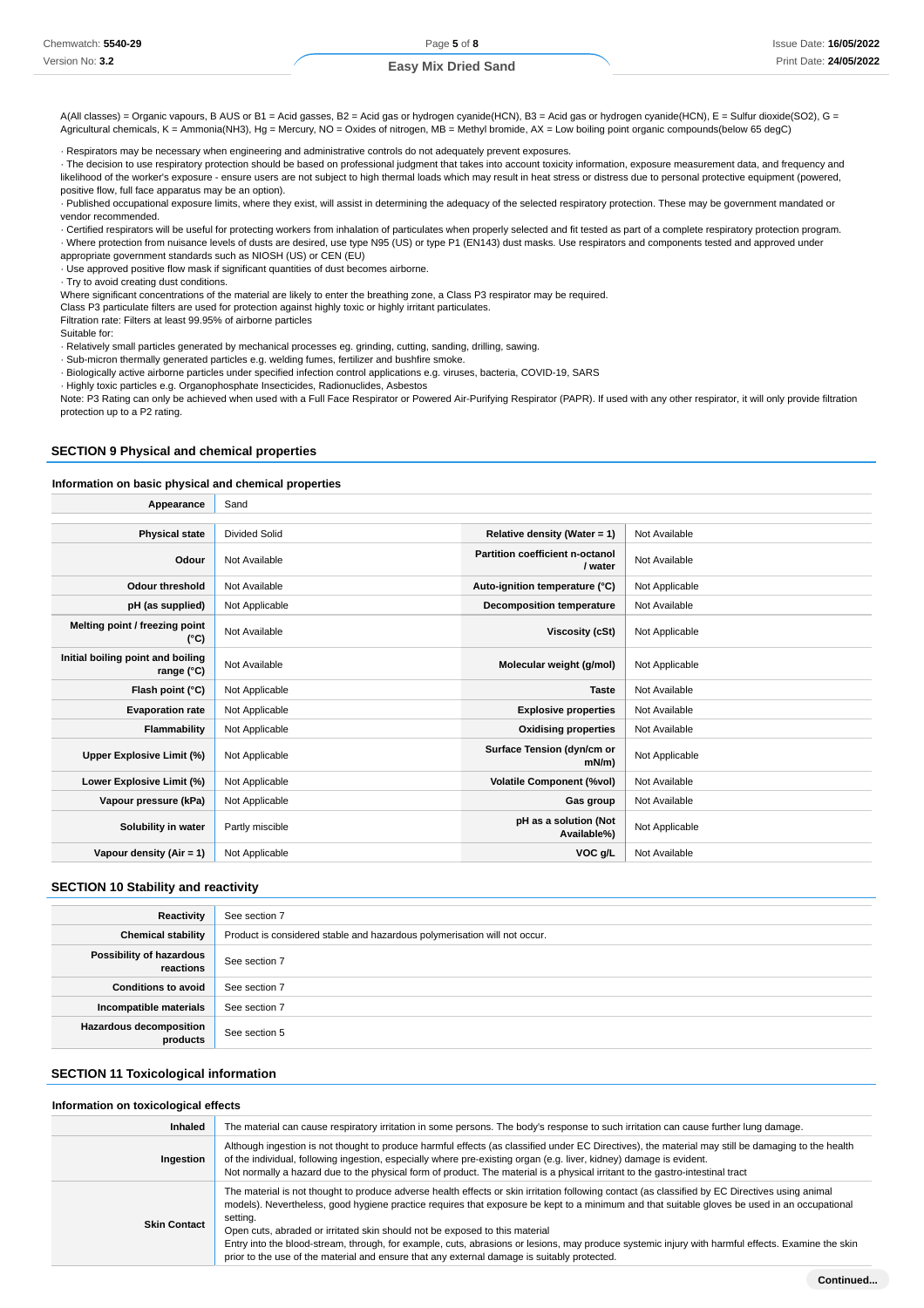Page **6** of **8**

**Easy Mix Dried Sand**

| Eye<br>Chronic             | There is some evidence to suggest that this material can cause eye irritation and damage in some persons.<br>Long-term exposure to the product is not thought to produce chronic effects adverse to the health (as classified by EC Directives using animal<br>models); nevertheless exposure by all routes should be minimised as a matter of course. |                                                                                                                                        |  |
|----------------------------|--------------------------------------------------------------------------------------------------------------------------------------------------------------------------------------------------------------------------------------------------------------------------------------------------------------------------------------------------------|----------------------------------------------------------------------------------------------------------------------------------------|--|
|                            | <b>TOXICITY</b>                                                                                                                                                                                                                                                                                                                                        | <b>IRRITATION</b>                                                                                                                      |  |
| <b>Easy Mix Dried Sand</b> | Dermal (rabbit) LD50: >5000 mg/kg *[2]                                                                                                                                                                                                                                                                                                                 | Eye (rabbit): non-irritating *                                                                                                         |  |
|                            | Inhalation (rat) LC50: > 0.139 mg/l/14h $*$ <sup>[2]</sup>                                                                                                                                                                                                                                                                                             | Skin (rabbit): non-irritating *                                                                                                        |  |
|                            | Oral (rat) LD50: 3160 mg/kg <sup>[2]</sup>                                                                                                                                                                                                                                                                                                             |                                                                                                                                        |  |
| Legend:                    | specified data extracted from RTECS - Register of Toxic Effect of chemical Substances                                                                                                                                                                                                                                                                  | 1. Value obtained from Europe ECHA Registered Substances - Acute toxicity 2.* Value obtained from manufacturer's SDS. Unless otherwise |  |

| <b>Acute Toxicity</b>                       | $\boldsymbol{\mathsf{x}}$ | Carcinogenicity                 | ×                                                                                                  |
|---------------------------------------------|---------------------------|---------------------------------|----------------------------------------------------------------------------------------------------|
| <b>Skin Irritation/Corrosion</b>            | $\boldsymbol{\mathsf{x}}$ | Reproductivity                  | ×                                                                                                  |
| <b>Serious Eye Damage/Irritation</b>        | ×                         | <b>STOT - Single Exposure</b>   | ×                                                                                                  |
| <b>Respiratory or Skin</b><br>sensitisation | $\boldsymbol{\mathsf{x}}$ | <b>STOT - Repeated Exposure</b> | ×                                                                                                  |
| Mutagenicity                                | ×                         | <b>Aspiration Hazard</b>        | ×                                                                                                  |
|                                             |                           | Legend:                         | $\blacktriangleright$ - Data either not available or does not fill the criteria for classification |

 $\blacktriangleright$  – Data available to make classification

## **SECTION 12 Ecological information**

| <b>Toxicity</b>                  |                                                                                                                                                                                                                                                                                                                                |                                       |                |                                       |                  |
|----------------------------------|--------------------------------------------------------------------------------------------------------------------------------------------------------------------------------------------------------------------------------------------------------------------------------------------------------------------------------|---------------------------------------|----------------|---------------------------------------|------------------|
|                                  | Endpoint                                                                                                                                                                                                                                                                                                                       | <b>Test Duration (hr)</b>             | <b>Species</b> | Value                                 | Source           |
| <b>Easy Mix Dried Sand</b>       | Not<br>Available                                                                                                                                                                                                                                                                                                               | Not Available                         | Not Available  | Not<br>Available                      | Not<br>Available |
| Legend:                          | Extracted from 1. IUCLID Toxicity Data 2. Europe ECHA Registered Substances - Ecotoxicological Information - Aquatic Toxicity 4. US EPA,<br>Ecotox database - Aquatic Toxicity Data 5. ECETOC Aquatic Hazard Assessment Data 6. NITE (Japan) - Bioconcentration Data 7. METI (Japan)<br>- Bioconcentration Data 8. Vendor Data |                                       |                |                                       |                  |
| Persistence and degradability    |                                                                                                                                                                                                                                                                                                                                |                                       |                |                                       |                  |
| Ingredient                       | Persistence: Water/Soil<br><b>Persistence: Air</b>                                                                                                                                                                                                                                                                             |                                       |                |                                       |                  |
|                                  |                                                                                                                                                                                                                                                                                                                                | No Data available for all ingredients |                | No Data available for all ingredients |                  |
| <b>Bioaccumulative potential</b> |                                                                                                                                                                                                                                                                                                                                |                                       |                |                                       |                  |
| Ingredient                       | <b>Bioaccumulation</b>                                                                                                                                                                                                                                                                                                         |                                       |                |                                       |                  |
|                                  |                                                                                                                                                                                                                                                                                                                                | No Data available for all ingredients |                |                                       |                  |
| Mobility in soil                 |                                                                                                                                                                                                                                                                                                                                |                                       |                |                                       |                  |
| Ingredient                       | <b>Mobility</b>                                                                                                                                                                                                                                                                                                                |                                       |                |                                       |                  |
|                                  |                                                                                                                                                                                                                                                                                                                                | No Data available for all ingredients |                |                                       |                  |

## **SECTION 13 Disposal considerations**

| Waste treatment methods      |                                                                                                                                                                                                                                                                    |
|------------------------------|--------------------------------------------------------------------------------------------------------------------------------------------------------------------------------------------------------------------------------------------------------------------|
| Product / Packaging disposal | ► Recycle wherever possible or consult manufacturer for recycling options.<br>Consult State Land Waste Management Authority for disposal.<br>Bury residue in an authorised landfill.<br>▶ Recycle containers if possible, or dispose of in an authorised landfill. |

## **SECTION 14 Transport information**

| <b>Labels Required</b>  |                               |
|-------------------------|-------------------------------|
| <b>Marine Pollutant</b> | <b>NO</b>                     |
|                         | <b>HAZCHEM</b> Not Applicable |
|                         |                               |

## **Land transport (ADG): NOT REGULATED FOR TRANSPORT OF DANGEROUS GOODS**

**Air transport (ICAO-IATA / DGR): NOT REGULATED FOR TRANSPORT OF DANGEROUS GOODS**

**Sea transport (IMDG-Code / GGVSee): NOT REGULATED FOR TRANSPORT OF DANGEROUS GOODS**

**Transport in bulk according to Annex II of MARPOL and the IBC code** Not Applicable

**Transport in bulk in accordance with MARPOL Annex V and the IMSBC Code**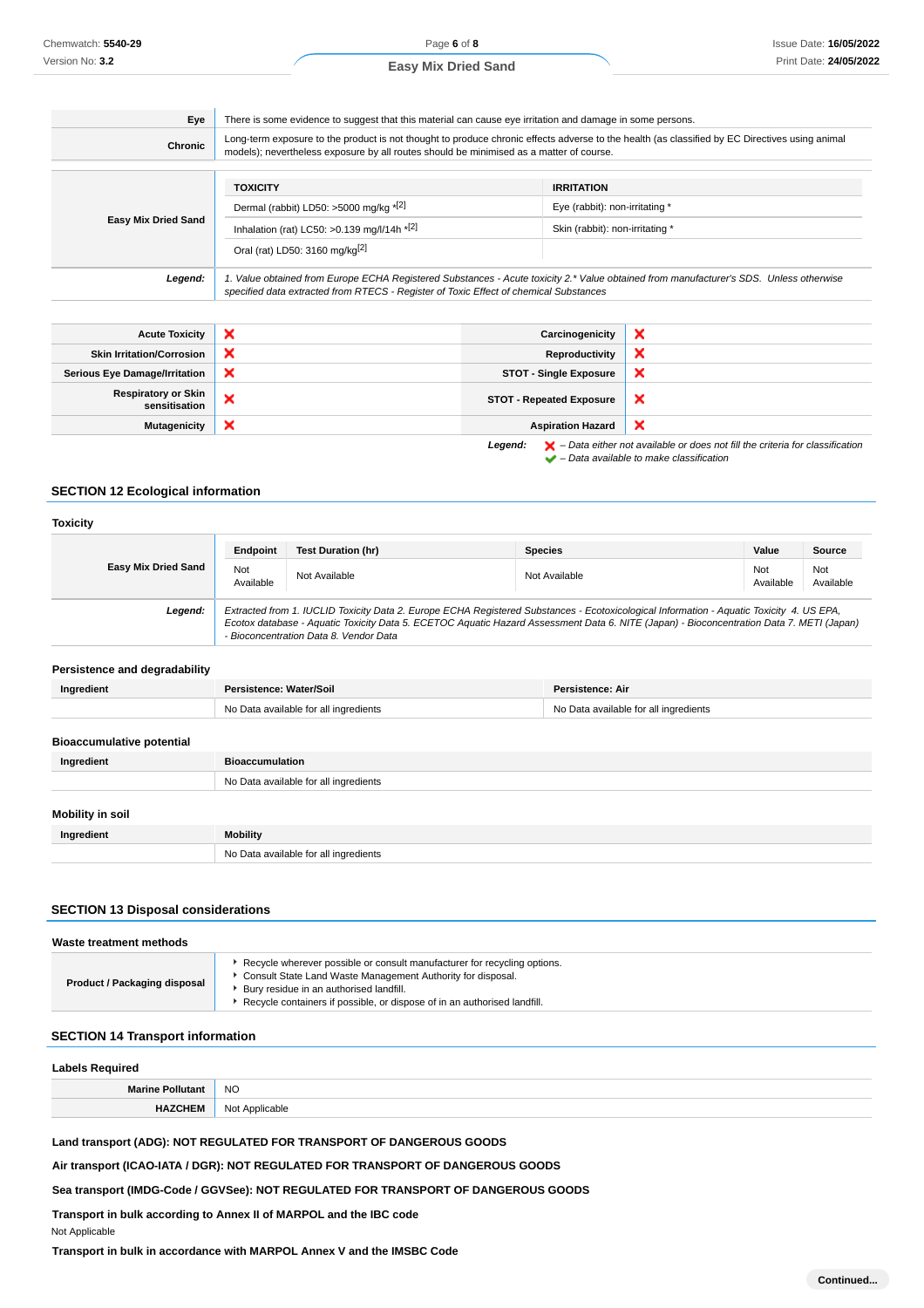## Page **7** of **8 Easy Mix Dried Sand**

| Transport in bulk in accordance with the ICG Code |  |
|---------------------------------------------------|--|

**Product name Ship Type**

#### **SECTION 15 Regulatory information**

**Product name Group**

#### **Safety, health and environmental regulations / legislation specific for the substance or mixture**

#### **National Inventory Status**

| <b>National Inventory</b>                          | <b>Status</b>                                                                                                                                                                                     |
|----------------------------------------------------|---------------------------------------------------------------------------------------------------------------------------------------------------------------------------------------------------|
| Australia - AIIC / Australia<br>Non-Industrial Use | Not Available                                                                                                                                                                                     |
| Canada - DSL                                       | Not Available                                                                                                                                                                                     |
| Canada - NDSL                                      | Not Available                                                                                                                                                                                     |
| China - IECSC                                      | Not Available                                                                                                                                                                                     |
| Europe - EINEC / ELINCS / NLP                      | Not Available                                                                                                                                                                                     |
| Japan - ENCS                                       | Not Available                                                                                                                                                                                     |
| Korea - KECI                                       | Not Available                                                                                                                                                                                     |
| New Zealand - NZIoC                                | Not Available                                                                                                                                                                                     |
| Philippines - PICCS                                | Not Available                                                                                                                                                                                     |
| USA - TSCA                                         | Not Available                                                                                                                                                                                     |
| Taiwan - TCSI                                      | Not Available                                                                                                                                                                                     |
| Mexico - INSQ                                      | Not Available                                                                                                                                                                                     |
| Vietnam - NCI                                      | Not Available                                                                                                                                                                                     |
| Russia - FBEPH                                     | Not Available                                                                                                                                                                                     |
| Legend:                                            | Yes = All CAS declared ingredients are on the inventory<br>No = One or more of the CAS listed ingredients are not on the inventory. These ingredients may be exempt or will require registration. |

#### **SECTION 16 Other information**

#### **SDS Version Summary**

| Version | Date of Update | <b>Sections Updated</b>        |
|---------|----------------|--------------------------------|
| 3.1     | 16/05/2022     | Classification, Name           |
| 3.2     | 25/05/2022     | Classification, Synonyms, Name |

#### **Other information**

Classification of the preparation and its individual components has drawn on official and authoritative sources as well as independent review by the Chemwatch Classification committee using available literature references.

The SDS is a Hazard Communication tool and should be used to assist in the Risk Assessment. Many factors determine whether the reported Hazards are Risks in the workplace or other settings. Risks may be determined by reference to Exposures Scenarios. Scale of use, frequency of use and current or available engineering controls must be considered.

#### **Definitions and abbreviations**

PC-TWA: Permissible Concentration-Time Weighted Average PC-STEL: Permissible Concentration-Short Term Exposure Limit IARC: International Agency for Research on Cancer ACGIH: American Conference of Governmental Industrial Hygienists STEL: Short Term Exposure Limit TEEL: Temporary Emergency Exposure Limit。 IDLH: Immediately Dangerous to Life or Health Concentrations ES: Exposure Standard OSF: Odour Safety Factor NOAEL :No Observed Adverse Effect Level LOAEL: Lowest Observed Adverse Effect Level TLV: Threshold Limit Value LOD: Limit Of Detection OTV: Odour Threshold Value BCF: BioConcentration Factors BEI: Biological Exposure Index AIIC: Australian Inventory of Industrial Chemicals DSL: Domestic Substances List NDSL: Non-Domestic Substances List IECSC: Inventory of Existing Chemical Substance in China EINECS: European INventory of Existing Commercial chemical Substances ELINCS: European List of Notified Chemical Substances NLP: No-Longer Polymers ENCS: Existing and New Chemical Substances Inventory KECI: Korea Existing Chemicals Inventory NZIoC: New Zealand Inventory of Chemicals